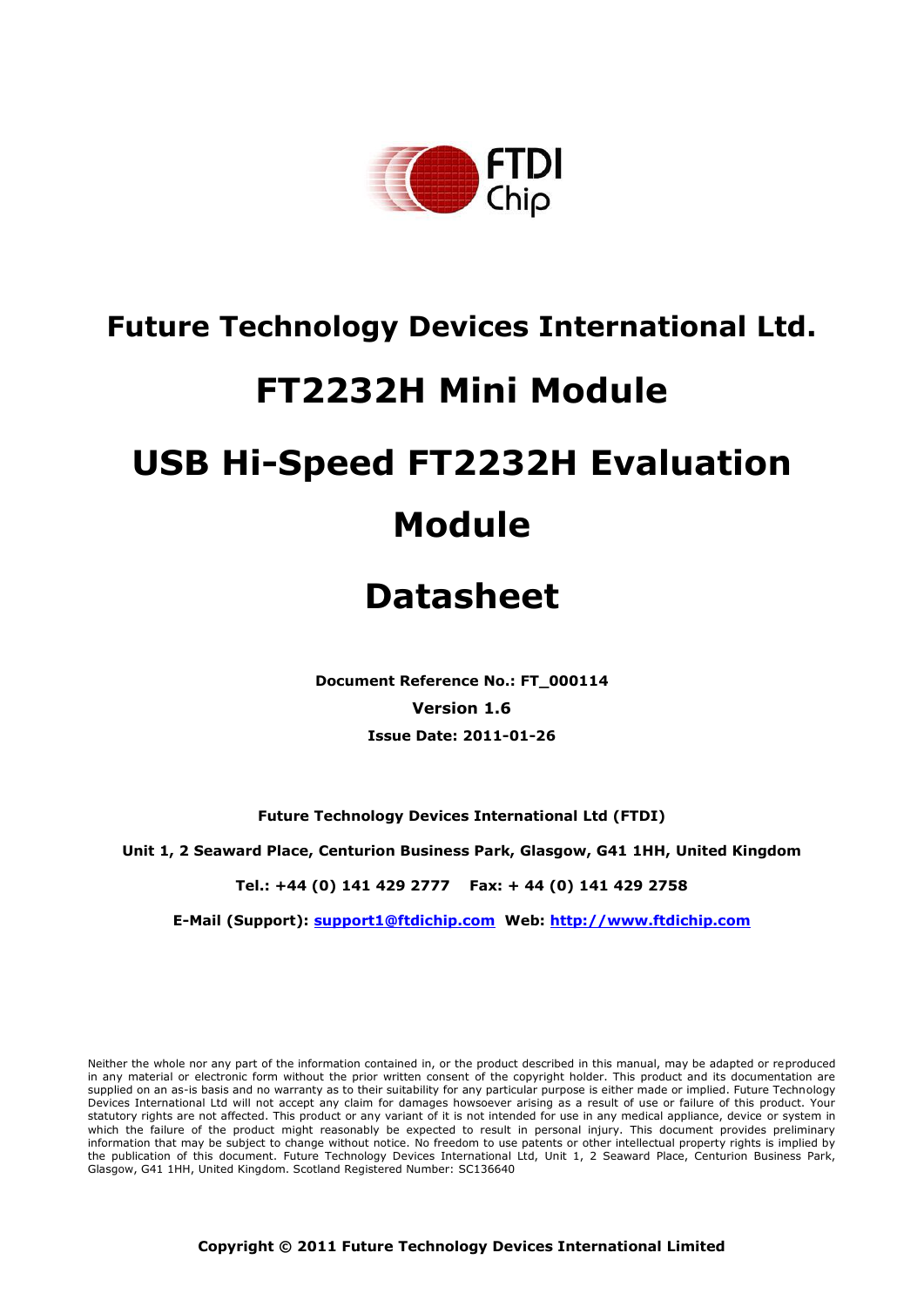

## <span id="page-1-1"></span>**1 Introduction**

The FT2232H Mini Module is a USB-to-serial/FIFO development module in the FTDI product range which utilizes the FT2232H USB Hi-Speed two-port bridge chip which handles all the USB signalling and protocols. It is ideal for development purposes to quickly prove functionality of adding USB to a target design. The FT2232H datasheet, **[DS\\_FT2232H](http://ftdichip.com/Documents/DataSheets/DS_FT2232H_V110.pdf)**, is available at **[http://www.ftdichip.com](http://www.ftdichip.com/)**,



#### **Figure 1.1 - FT2232H Mini Module**

The FT2232H on the Mini Module is FTDI's 5th generation of USB devices. The FT2232H is a USB 2.0 High Speed (480Mb/s) to UART/MPSSE IC. The device features two interfaces that can be configured for asynchronous or synchronous serial or parallel FIFO interfaces. The two channels can also be independently configured to use an MPSSE engine. This allows the two ports of the FT2232H to operate independently as UART/Bit-Bang ports or MPSSE engines used to emulate JTAG, SPI, I<sup>2</sup>C, Bit-bang or other synchronous serial modes. All components used, including the FT2232H are Pb-free (RoHS compliant).

The FT2232H Mini Module connects the signals of the FT2232H IC to two 26-pin dual-row headers which allow easy connection PCB header sockets and ribbon cables.

The FT2232H Mini Module requires USB device drivers, available free from **[http://www.ftdichip.com](http://www.ftdichip.com/)**, which are used to make the FT2232H on the Mini Module appear as a two virtual COM ports (VCP). This then allows the user to communicate with the USB interface via a standard PC serial emulation port (TTY). Another FTDI USB driver, the D2XX driver, can also be used with application software to directly access the FT2232H on the Mini Module though a DLL. This is illustrated in the [Figure 1.2](#page-1-0)



<span id="page-1-0"></span>Device Drivers for the FT2232H Mini Module are available free from **[http://www.ftdichip.com](http://www.ftdichip.com/)**.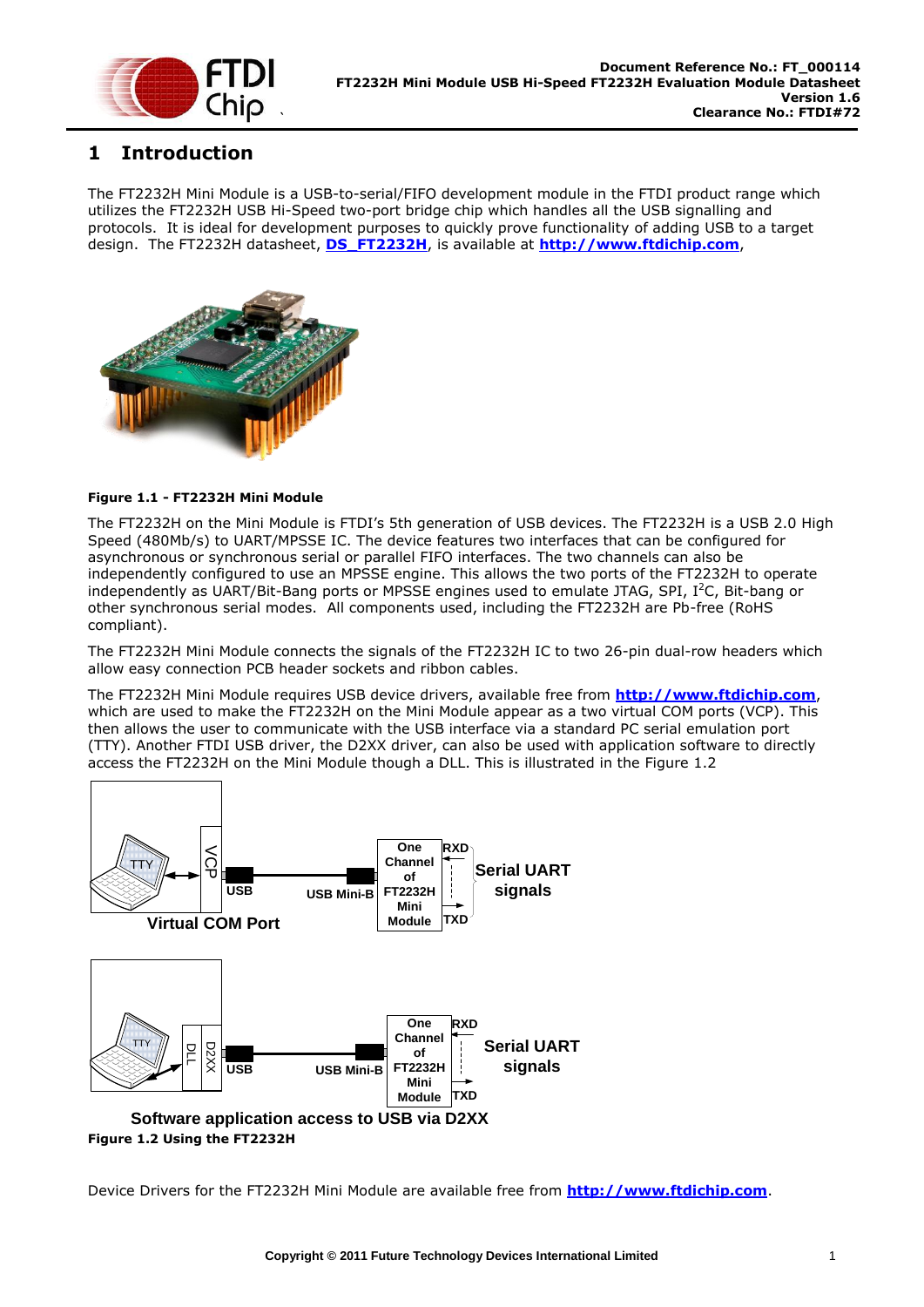

## <span id="page-2-0"></span>**1.1 USB Compliant**

The FT2232H Mini Modules are fully compliant with the USB 2.0 specification.

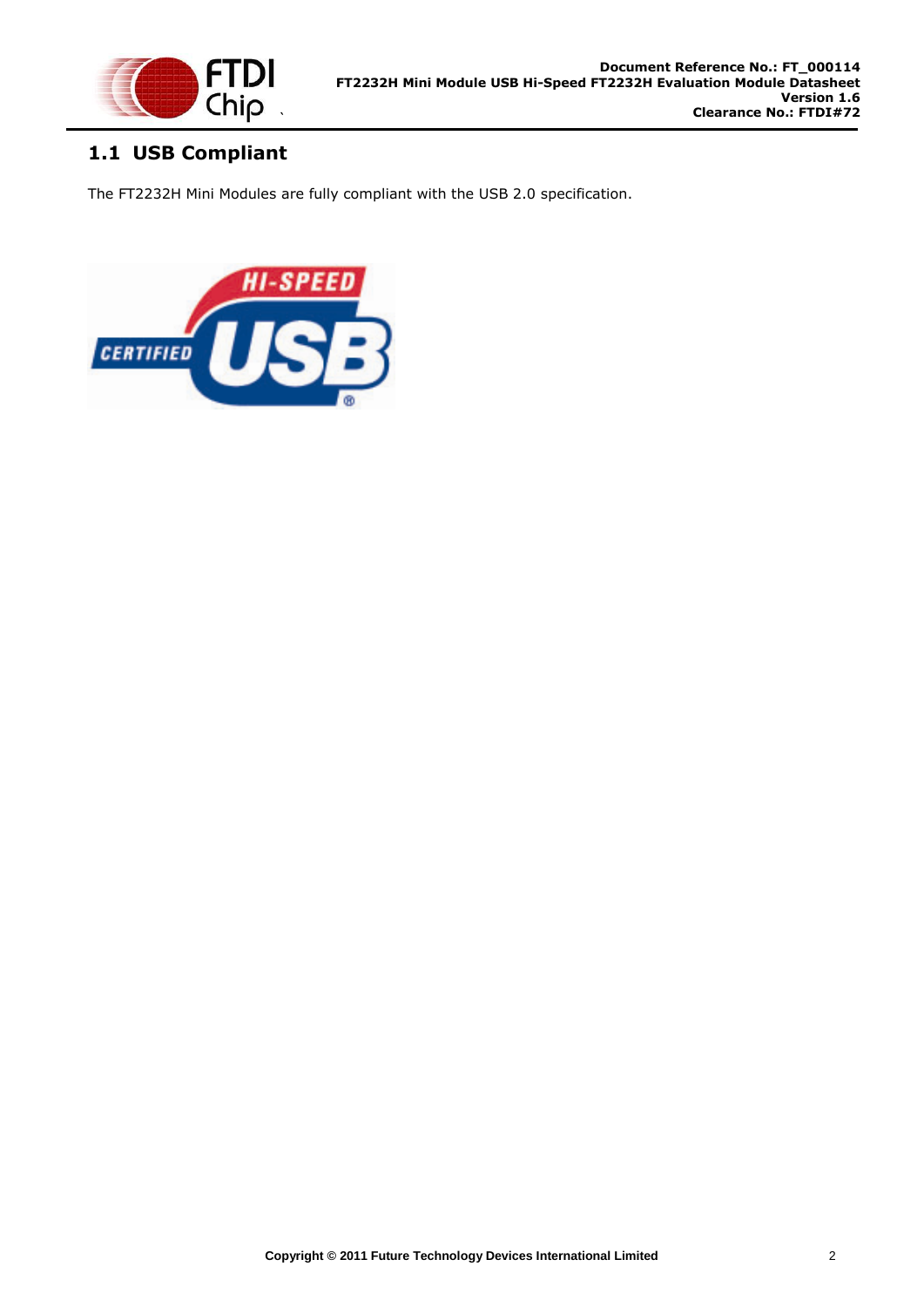

## **Table of Contents**

| $\overline{\mathbf{4}}$ |  |  |
|-------------------------|--|--|
|                         |  |  |
| 6                       |  |  |
|                         |  |  |
|                         |  |  |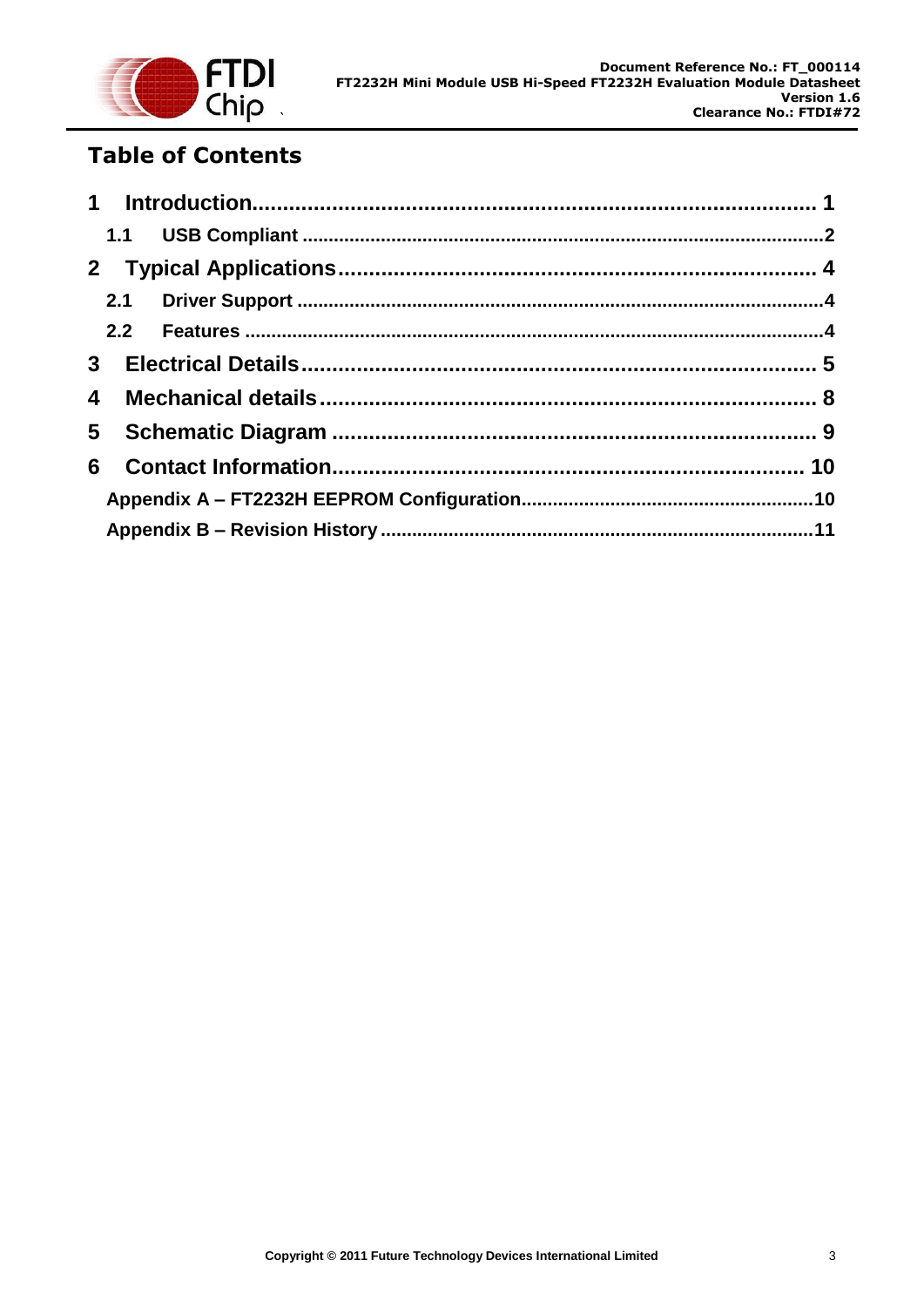

## <span id="page-4-0"></span>**2 Typical Applications**

- Rapid USB integration into existing electronic systems.  $\bullet$
- Prototyping platform for USB interface on new systems.  $\bullet$
- USB to multi-port JTAG, SPI and I<sup>2</sup>C interfaces (Two Multi-Protocol Synchronous Serial Engines  $\bullet$ available with the FT2232H)
- USB to multi-port asynchronous serial interfaces.  $\bullet$

## <span id="page-4-1"></span>**2.1 Driver Support**

#### **Royalty free VIRTUAL COM PORT**

#### **(VCP) DRIVERS for...**

- Windows 2000, Server 2003, XP Server 2008
- Windows XP and XP 64-bit
- Windows Vista and Vista 64-bit
- Windows XP Embedded
- Windows CE 4.2, 5.0, 5.2 and 6.0
- Mac OS-X
- Linux (2.6.9 or later)

### **Royalty free D2XX** *Direct* **Drivers (USB Drivers + DLL S/W Interface)**

- Windows 2000, Server 2003, Server 2008
- Windows XP and XP 64-bit
- Windows Vista and Vista 64-bit
- Windows XP Embedded
- Windows CE 4.2, 5.0, 5.2 and 6.0
- Linux (2.4 or later) and Linux x86\_64  $\bullet$

The drivers listed above are all available to download for free from **[www.ftdichip.com](http://www.ftdichip.com/)**. Various 3rd Party Drivers are also available for various other operating systems - see **[www.ftdichip.com](http://www.ftdichip.com/)** for details.

## <span id="page-4-2"></span>**2.2 Features**

The FT2232H Mini Module has the following features:

- USB 2.0 Hi-Speed compatible  $\bullet$
- Reduced development time  $\bullet$
- Rapid integration into existing systems  $\bullet$
- USB powered no external power supply  $\bullet$ needed
- Based on the USB Hi-Speed FT2232H device
- Entire USB protocol handled by USB module
- Small USB Type B connector common on many commercial devices
- $\bullet$ Asynchronous Serial data transfer rates from 300 baud to 12 Mbaud at TTL levels
- Synchronous Serial (MPSSE) data rates of up to 30Mbps on JTAG, SPI and  $I^2C$
- Support for USB suspend and resume
- UHCI / OHCI / EHCI host controller compatible
- -40°C to +85°C operating temperature range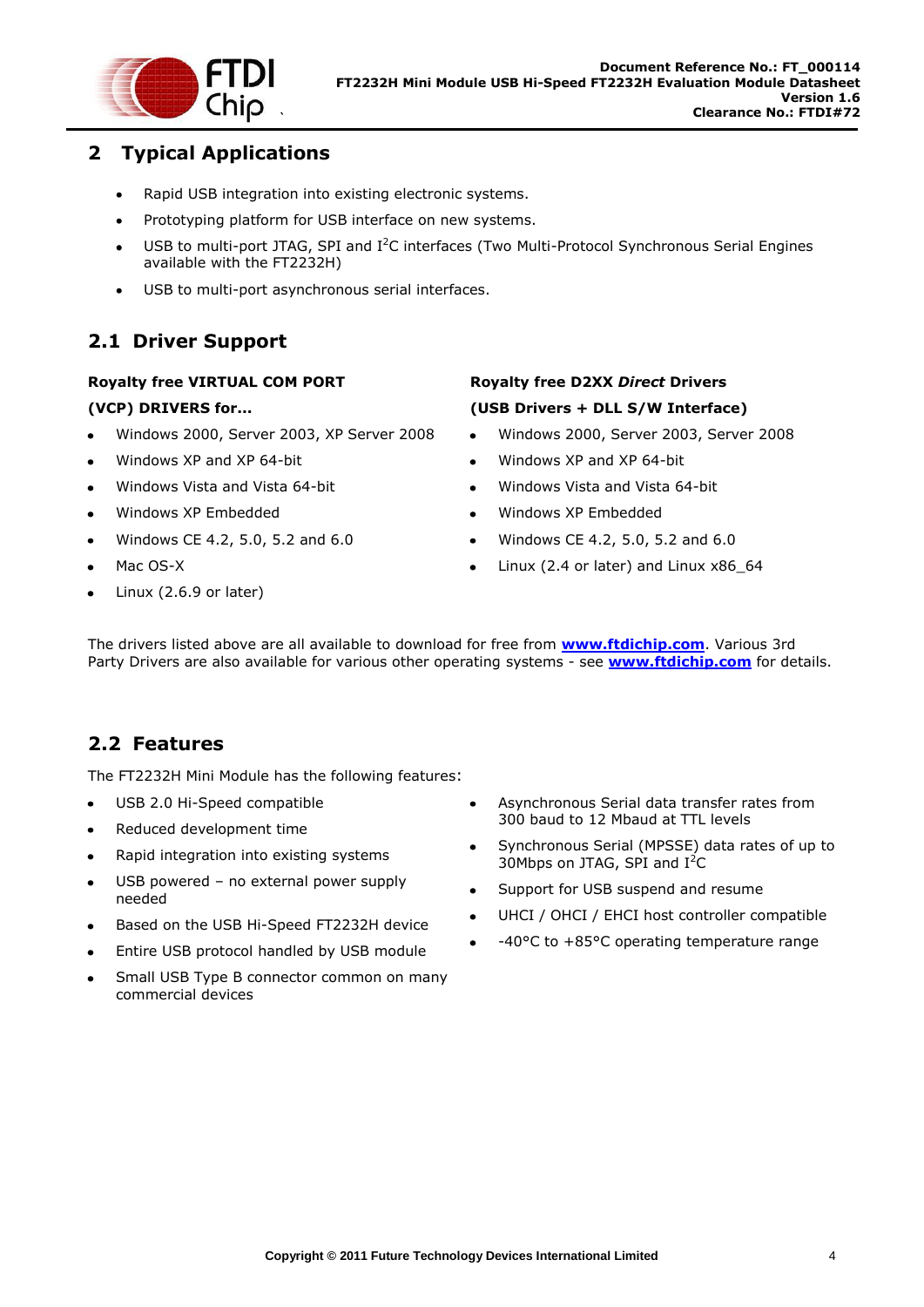

## <span id="page-5-0"></span>**3 Electrical Details**

The electrical details and connections to the FT2232H Mini Module are shown in Figure 3.1 and tables 3.1 and 3.2.



**Figure 3.1 FT2232H Mini Module Electrical Connections (Top View)**

| <b>Connector Pin</b> | Name            | Description                                 |
|----------------------|-----------------|---------------------------------------------|
| $CN2-1$              | V3V3            | 3.3VDC generated from VCC (output)          |
| $CN2-2$              | <b>GND</b>      | 0V Power pin                                |
| $CN2-3$              | V3V3            | 3.3VDC generated from VCC (output)          |
| $CN2-4$              | <b>GND</b>      | 0V Power pin                                |
| $CN2-5$              | V3V3            | 3.3VDC generated from VCC (output)          |
| $CN2-6$              | <b>GND</b>      | 0V Power pin                                |
| $CN2-7$              | AD <sub>0</sub> | FT2232H AD0 pin                             |
| $CN2-8$              | RESET#          | FT2232H RESET# pin                          |
| $CN2-9$              | AD <sub>2</sub> | FT2232H AD2 pin                             |
| CN2-10               | AD1             | FT2232H AD1 pin                             |
| $CN2-11$             | <b>VIO</b>      | Connected to all FT2232H VCCIO pins (input) |
| CN2-12               | AD3             | FT2232H AD3 pin                             |
| CN2-13               | AD5             | FT2232H AD5 pin                             |
| $CN2-14$             | AD4             | FT2232H AD4 pin                             |
| CN2-15               | AD7             | FT2232H AD7 pin                             |
| CN2-16               | AD <sub>6</sub> | FT2232H AD6 pin                             |
| CN2-17               | AC1             | FT2232H AC1 pin                             |
| $CN2-18$             | AC <sub>0</sub> | FT2232H AC0 pin                             |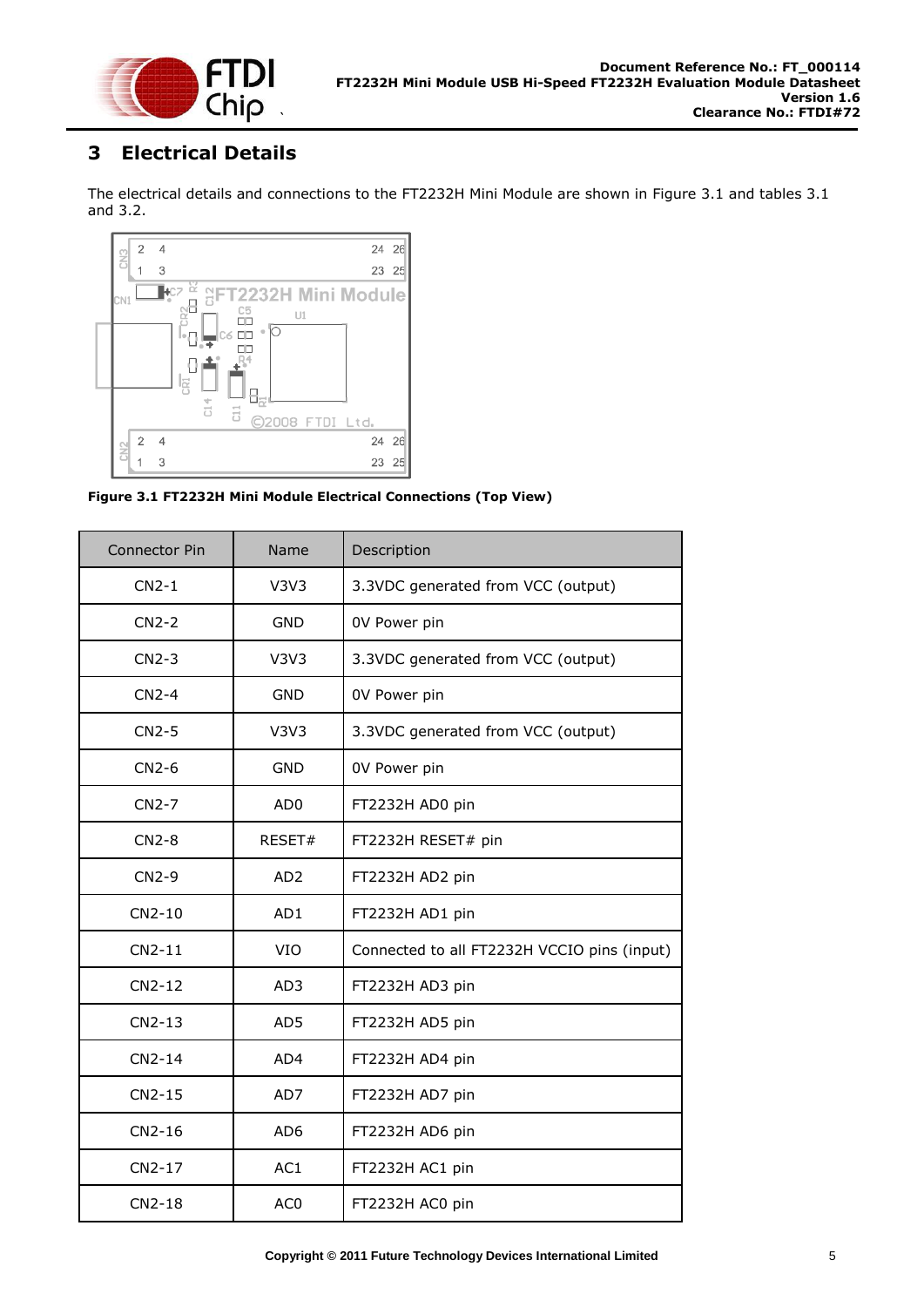

| $CN2-19$ | AC3             | FT2232H AC3pin                              |
|----------|-----------------|---------------------------------------------|
| $CN2-20$ | AC <sub>2</sub> | FT2232H AC2 pin                             |
| $CN2-21$ | VIO             | Connected to all FT2232H VCCIO pins (input) |
| $CN2-22$ | AC4             | FT2232H AC4 pin                             |
| $CN2-23$ | AC <sub>6</sub> | FT2232H AC6 pin                             |
| $CN2-24$ | AC5             | FT2232H AC5 pin                             |
| CN2-25   | SUSPEND#        | FT2232H SUSPEND# pin                        |
| CN2-26   | AC7             | FT2232H AC7 pin                             |

**Table 3.1 FT2232H Mini Module Connection – CN2**

| Connector Pin | Name            | Description                                                   |
|---------------|-----------------|---------------------------------------------------------------|
| $CN3-1$       | <b>VBUS</b>     | USB VBUS power pin (output)                                   |
| $CN3-2$       | <b>GND</b>      | 0V Power pin                                                  |
| $CN3-3$       | <b>VCC</b>      | +5V Power pin (input) used to generate<br>V3V3, VPLL and VUSB |
| $CN3-4$       | <b>GND</b>      | 0V Power pin                                                  |
| $CN3-5$       | <b>CS</b>       | FT2232H EECS pin                                              |
| $CN3-6$       | <b>CLK</b>      | FT2232H EECLK pin                                             |
| CN3-7         | <b>DATA</b>     | FT2232H EEDATA pin                                            |
| $CN3-8$       | PWREN#          | FT2232H PWREN#                                                |
| CN3-9         | BC7             | FT2232H BC7 pin                                               |
| CN3-10        | BC <sub>6</sub> | FT2232H BC6 pin                                               |
| CN3-11        | BC <sub>5</sub> | FT2232H BC5 pin                                               |
| CN3-12        | VIO             | Connected to all FT2232H VCCIO pins (input)                   |
| CN3-13        | BC4             | FT2232H BC4 pin                                               |
| CN3-14        | BC <sub>3</sub> | FT2232H BC3 pin                                               |
| CN3-15        | BC <sub>2</sub> | FT2232H BC2 pin                                               |
| CN3-16        | BC <sub>1</sub> | FT2232H BC1 pin                                               |
| CN3-17        | BC <sub>0</sub> | FT2232H BC0 pin                                               |
| CN3-18        | BD7             | FT2232H BD7 pin                                               |
| CN3-19        | BD <sub>6</sub> | FT2232H BD6 pin                                               |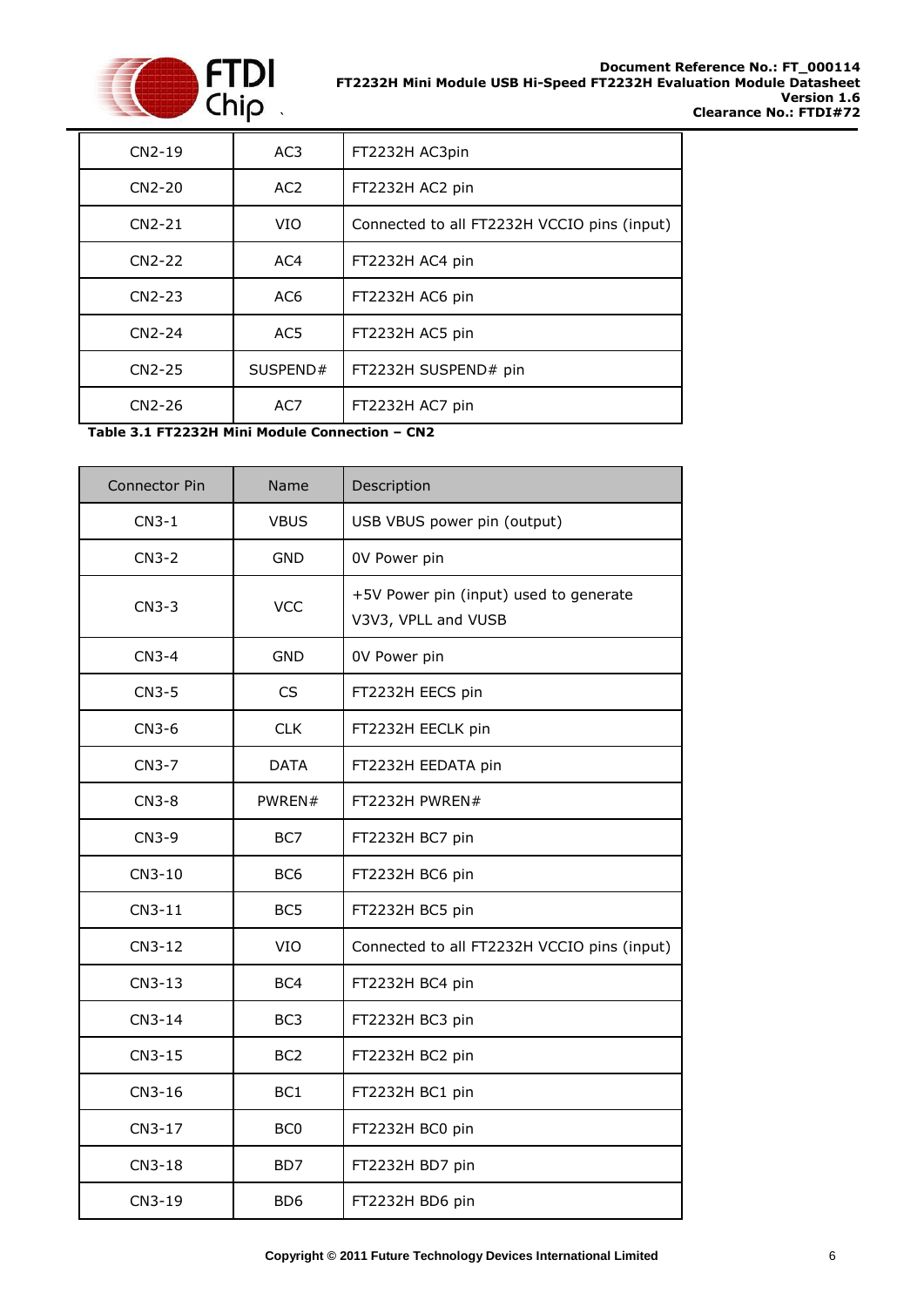

| $CN3-20$ | BD <sub>5</sub>             | FT2232H BD5 pin                             |
|----------|-----------------------------|---------------------------------------------|
| $CN3-21$ | B <sub>D</sub> 4            | FT2232H BD4 pin                             |
| CN3-22   | VIO                         | Connected to all FT2232H VCCIO pins (input) |
| $CN3-23$ | BD3                         | FT2232H BD3 pin                             |
| CN3-24   | B <sub>D</sub> 2            | FT2232H BD2 pin                             |
| CN3-25   | B <sub>D</sub> 1            | FT2232H BD1 pin                             |
| CN3-26   | B <sub>D</sub> <sub>0</sub> | FT2232H BD0 pin                             |

**Table 3.2 FT2232H Mini Module Connection – CN3**

In most cases, the FT2232H pin is connected directly to the associated pin on CN2 or CN3.

The FT2232H Mini Module allows configuration with both USB Bus-powered and USB Self-powered designs:

#### **USB Bus-powered:**

- **1) Connect VBUS to VCC (CN3, pin 1 to CN3, pin 3).** This connection takes the power from the USB bus (VBUS) and connects it to the voltage regulator input on the FT2232H Mini Module. The voltage regulator, in turn, provides V3V3, VPLL and VUSB power inputs to the FT2232H chip.
- **2) Connect V3V3 to VIO (CN2, pins 1, 3 & 5 to CN2, pins 11 & 21 and CN3, pins 12 & 22).**  This connection provides the correct 3.3VDC operating voltage for VCCIO on the FT2232H chip.

#### **USB Self-Powered:**

- **1) Leave VBUS (CN3, pin 1) unconnected.**
- **2) Connect an external 5.0VDC power supply to VCC (5.0VDC to CN3, pin 3).** This connection takes provides power from an external power supply and connects it to the voltage regulator input on the FT2232H Mini Module. See the FT2232H data sheet for allowable VCC input voltage ranges.
- **3) Connect V3V3 to VIO (CN2, pins 1, 3 & 5 to CN2, pins 11 & 21 and CN3, pins 12 & 22).**  This connection provides the correct 3.3VDC operating voltage for VCCIO on the FT2232H chip.
- **4) Use MPROG to change the USB power descriptor to "Self-Powered".** This setting indicates to the host system that the USB Host port does not need to supply power to the device. MPROG is a utility provided by FTDI to program various features of the FT-series USB client ICs. In order to access settings for the FT2232H, MPROG, version 3.5 or later is required. [MPROG](http://www.ftdichip.com/Resources/Utilities/MProg3.5.zip) is available through the [Utilities](http://ftdichip.com/Resources/Utilities.htm) section of the [FTDI web site.](http://www.ftdichip.com/)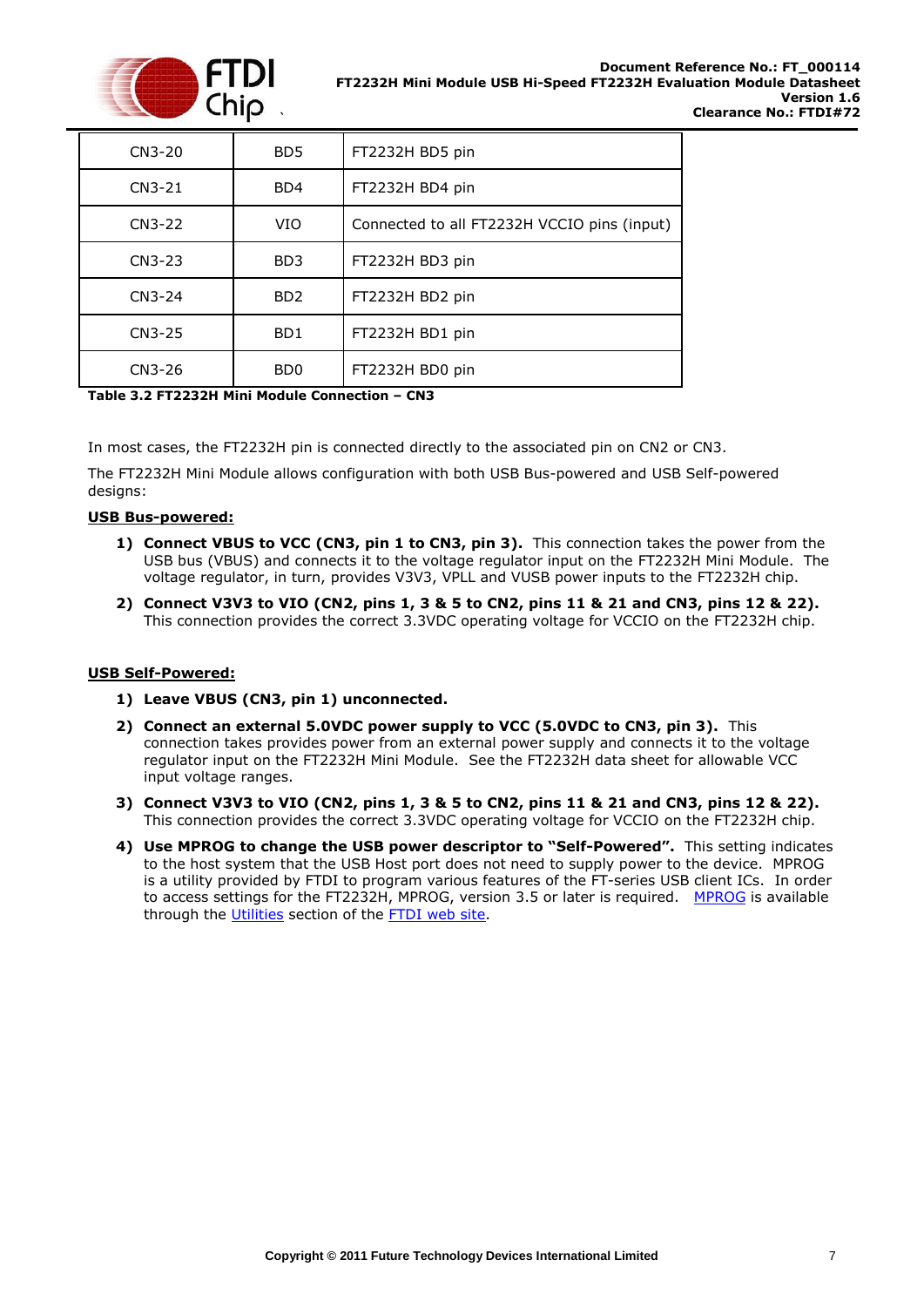

### <span id="page-8-0"></span>**4 Mechanical details**

The mechanical details (top view) of the FT2232H Mini Module are shown in [Figure 4.1:](#page-8-1)



<span id="page-8-1"></span>**Figure 4.1 FT2232H Mini Module Dimensions (Top and Side Views)**

All dimensions are in millimetres. Tolerance is ±0.1mm.

The headers CN2 and CN3 are mounted to the bottom of the PCB. The overall height below the PCB is 8.5mm, with a body which exposes 6.0mm of the pins. The pins are 0.025 inch square.

The mini-B USB connector has a height of 3.9mm.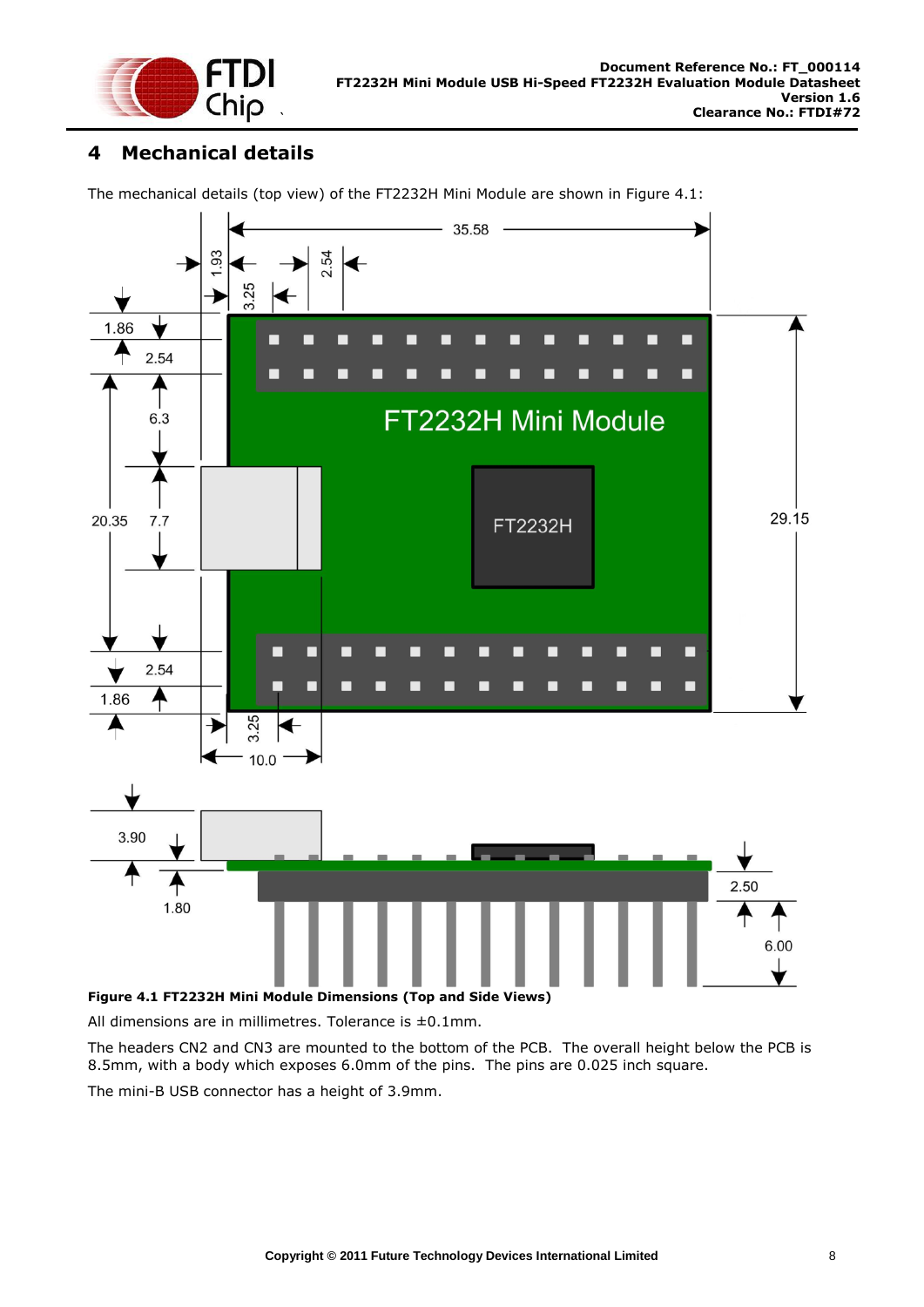

## <span id="page-9-0"></span>**5 Schematic Diagram**



**Figure 5.1 FT2232H Mini Module Schematic**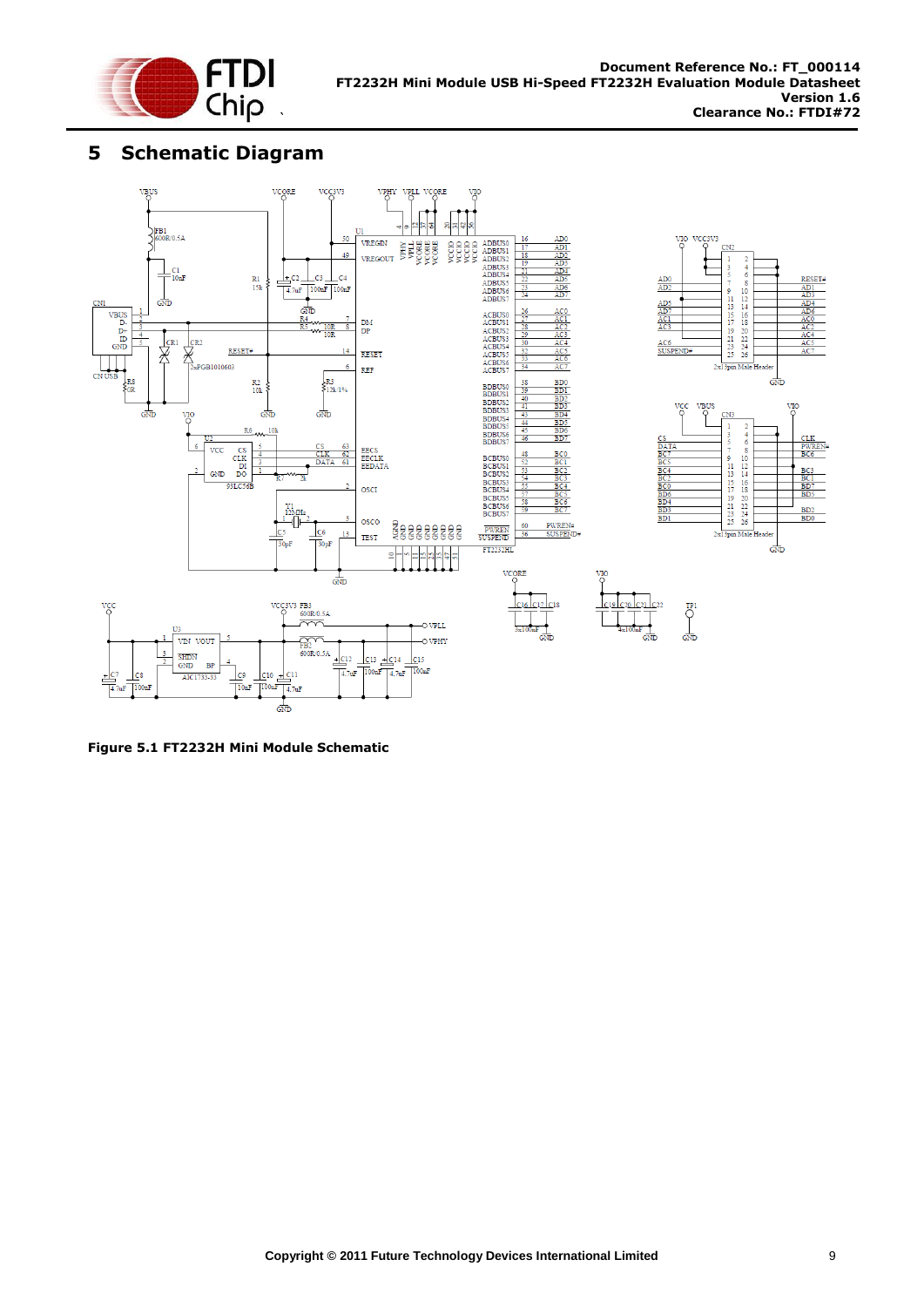

### <span id="page-10-0"></span>**6 Contact Information**

#### **Head Office – Glasgow, UK**

Future Technology Devices International Limited Unit 1, 2 Seaward Place, Centurion Business Park Glasgow, G41 1HH United Kingdom Tel: +44 (0) 141 429 2777 Fax: +44 (0) 141 429 2758

E-mail (Sales) [sales1@ftdichip.com](mailto:sales1@ftdichip.com) E-mail (Support) [support1@ftdichip.com](mailto:support1@ftdichip.com) E-mail (General Enquiries) [admin1@ftdichip.com](mailto:admin1@ftdichip.com)<br>Web Site URL build build build http://www.ftdichip.com Web Site URL [http://www.ftdichip.com](http://www.ftdichip.com/)<br>
Web Shop URL http://www.ftdichip.com [http://www.ftdichip.com](http://www.ftdichip.com/)

#### **Branch Office – Taipei, Taiwan**

Future Technology Devices International Limited (Taiwan) 2F, No. 516, Sec. 1, NeiHu Road Taipei 114 Taiwan , R.O.C. Tel: +886 (0) 2 8797 1330 Fax: +886 (0) 2 8751 9737

E-mail (Sales) [tw.sales1@ftdichip.com](mailto:tw.sales1@ftdichip.com) E-mail (Support) [tw.support1@ftdichip.com](mailto:tw.support1@ftdichip.com) E-mail (General Enquiries) [tw.admin1@ftdichip.com](mailto:tw.admin1@ftdichip.com)<br>Web Site URL http://www.ftdichip.com [http://www.ftdichip.com](http://www.ftdichip.com/)

#### **Branch Office – Hillsboro, Oregon, USA**

Future Technology Devices International Limited (USA) 7235 NW Evergreen Parkway, Suite 600 Hillsboro, OR 97123-5803 USA Tel: +1 (503) 547 0988 Fax: +1 (503) 547 0987

E-Mail (Sales) [us.sales@ftdichip.com](mailto:us.sales@ftdichip.com) E-mail (Support) [us.support@ftdichip.com](mailto:us.support@ftdichip.com) E-mail (General Enquiries) [us.admin@ftdichip.com](mailto:us.admin@ftdichip.com) Web Site URL [http://www.ftdichip.com](http://www.ftdichip.com/)

#### **Branch Office – ShangHai, China**

Future Technology Devices International Limited (China) Room 408, 317 Xianxia Road, ChangNing District, ShangHai, P.R. China

Tel: +86 (21) 62351596 Fax: +86 (21) 62351595

| E-Mail (Sales)             | cn.sales@ftdichip.com   |
|----------------------------|-------------------------|
| E-mail (Support)           | cn.support@ftdichip.com |
| E-Mail (General Enquiries) | cn.admin@ftdichip.com   |
| Web Site URL               | http://www.ftdichip.com |

#### **Distributor and Sales Representatives**

Please visit the Sales Network page of the FTDI Web site for the contact details of our distributor(s) and sales representative(s) in your country.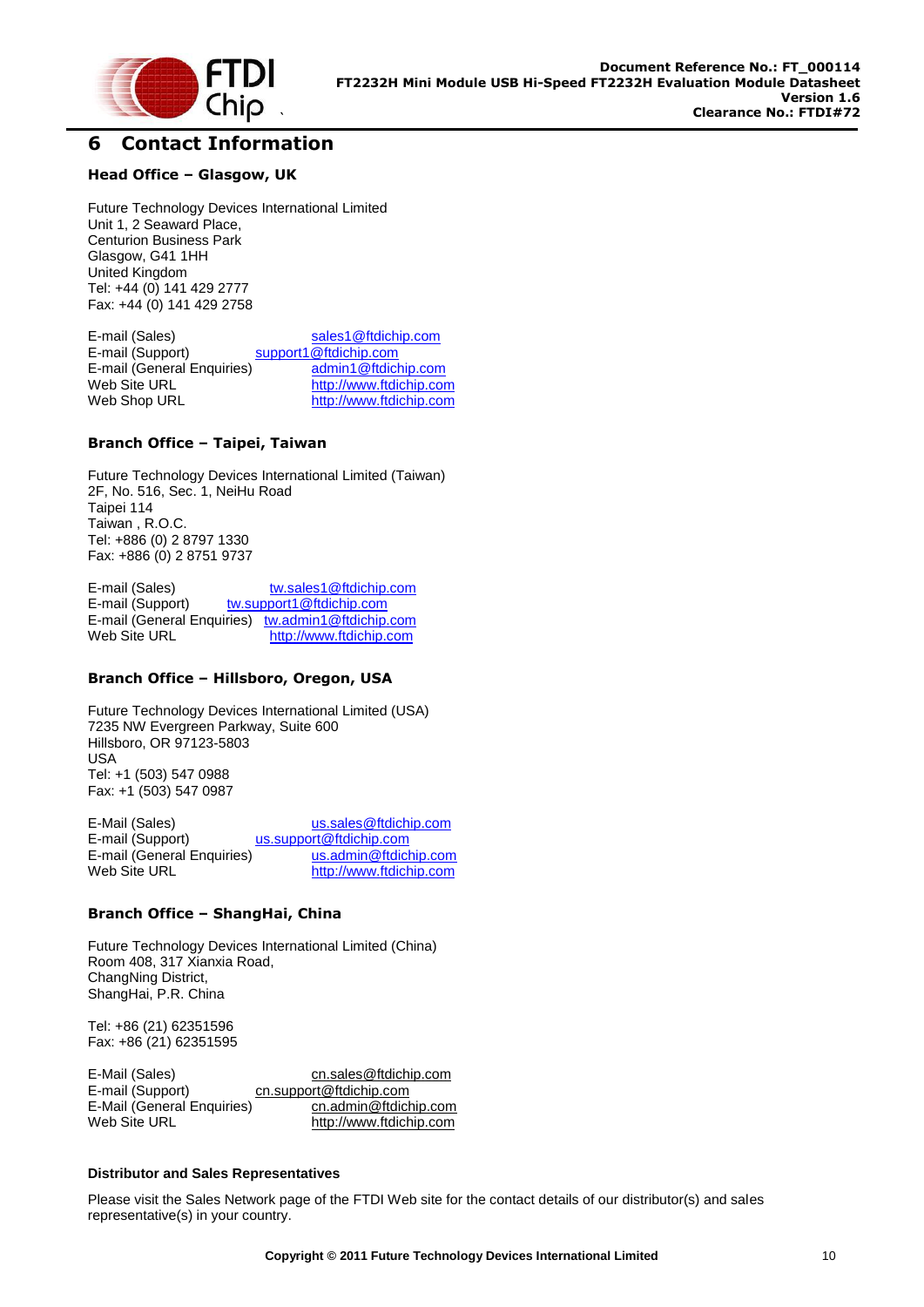

## <span id="page-11-0"></span>**Appendix A – FT2232H EEPROM Configuration**

The FT2232H Mini Module utilizes an EEPROM which contains the USB configuration descriptors for the FT2232H. When the Mini Module is plugged into a PC or a USB reset is performed, the PC will read these descriptors. The default values stored into the EEPROM are defined in [Table 6.1.](#page-11-1)

| Parameter                            | Value              | <b>Notes</b>                                                                                                                                                              |
|--------------------------------------|--------------------|---------------------------------------------------------------------------------------------------------------------------------------------------------------------------|
| USB Vendor ID (VID)                  | 0403h              | FTDI default VID (hex)                                                                                                                                                    |
| USB Product UD (PID)                 | 6010h              | FTDI default PID (hex)                                                                                                                                                    |
| Serial Number Enabled?               | Yes                |                                                                                                                                                                           |
| Serial Number                        | See Note           | A unique serial number is generated and programmed into<br>the EEPROM during device final test.                                                                           |
| Pull down I/O Pins in USB<br>Suspend | <b>Disabled</b>    | Enabling this option will make the device pull down on the<br>UART interface lines when the power is shut off (PWREN#<br>is high).                                        |
| Manufacturer Name                    | <b>FTDI</b>        |                                                                                                                                                                           |
| Product Description                  | FT2232H_MM         |                                                                                                                                                                           |
| Max Bus Power Current                | 500 <sub>m</sub> A |                                                                                                                                                                           |
| Power Source                         | <b>Bus Powered</b> |                                                                                                                                                                           |
| Device Type                          | FT2232             |                                                                                                                                                                           |
| <b>USB Version</b>                   | 0200               | Returns USB 2.0 device description to the host.<br>Note: The device is be a USB 2.0 Full Speed device<br>(12Mb/s) as opposed to a USB 2.0 High Speed device<br>(480Mb/s). |
| Remote Wake Up                       | Enabled            | Taking RI# low will wake up the USB host controller from<br>suspend.                                                                                                      |
| High Current I/Os                    | Enabled            | Enables the high drive level on the UART and CBUS I/O<br>pins.                                                                                                            |
| Load VCP Driver                      | <b>Disabled</b>    | Makes the device load the VCP driver interface for the<br>device.                                                                                                         |

#### <span id="page-11-1"></span>**Table 6.1 Default Internal EEPROM Configuration**

The EEPROM on the FT2232H Mini Module can be re-programmed over USB using the utility program MPROG. MPROG can be downloaded from the **[www.ftdichip.com](file:///C:/Users/bob.recny.FTDI/Documents/SharePoint%20Drafts/www.ftdichip.com)**. Version 3.5 or later is required for the FT2232H chip. Users who do not have their own USB Vendor ID but who would like to use a unique Product ID in their design can apply to FTDI for a free block of unique PIDs. Contact FTDI support for this service.